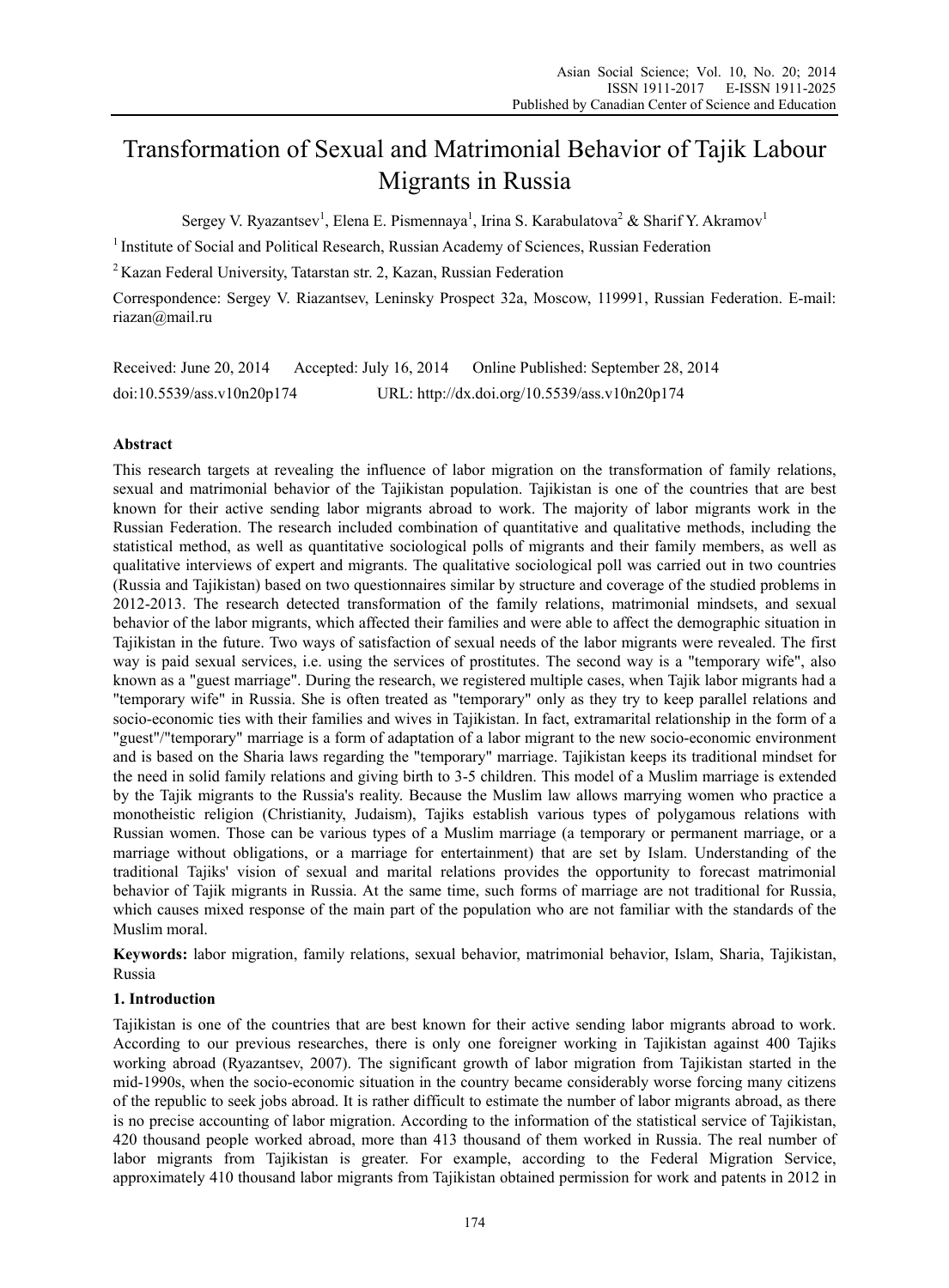Russia. This is confirmed by the research-according to the investigation of MOM and the Shark Center, the volume of labor migration from Tajikistan was equal to 630 thousand people (Olimova & Bosk, 2003). According to the 2010 census, over 200 thousand Tajiks domiciled in Russia. But a more realistic estimation of the population of labor migrants from Tajikistan in Russia numbers between 600 thousand and 1 million people. This equals to 26-44% of the economically active population of the country. According to the World Bank, about 790 thousand citizens of Tajikistan stayed abroad in 2010, which is equal to over 11% of the country's population (Migration and Remittances…, 2011). Tajik labor migrants work almost in all regions of Russia, but their maximum number is concentrated in megalopolises (Moscow and surroundings, Saint Petersburg) as well as in regions neighboring or located close to Kazakhstan with a high ratio of migrants capacity (the Yekaterinburg/Sverdlovsk, Novosibirsk, Tyumen, Samara, Chelyabinsk, Kemerovo, and Krasnoyarsk regions).

Tajik labor migrants can be broken up to two groups. The first and most numerous one are seasonal workers. Their flow increases in spring and summer, as they go to Russia to work in the agricultural and construction sectors. Those return home in fall. According to approximate estimations, 75-80% of seasonal migrants in some regions of Russia come from Tajikistan. The second group of Tajik migrants includes those who stay and work in Russia for a long time or almost permanently. They work both legally and without official employment in the construction, service, and housing and utilities sectors, as well as in transport companies. Men prevail among labor migrants from Tajikistan, though since recently, feminization of the migration takes place. The age structure depends on the spheres of employment. There are more young people in the construction sector, as migrants are hired to do the hardest job requiring endurance, physical power and good health condition. The share of middle and senior age people is larger among agricultural and in-house employees, as well as in the housing and communal sector. In ethnic terms, the majority of labor migrants who come from Tajikistan are Tajiks. However, there are a large number of ethnic Uzbeks, too, as over one million ethnic Uzbeks live in the Republic of Tajikistan. According to the researches, the majority of Tajik labor migrants (about 69%) worked in Russia under a verbal arrangement and only one fourth part of labor migrants sign a written labor agreement. Only 23% of the responders had permission for working in Russia. Many migrant workers from Tajikistan have very poor working and living conditions (Akramov, 2006; Baizhigitov, 2014). Our previous researches showed that about 40% of labor migrants worked and lived at the same place. As a rule, those were premises not suitable for living: cellars, basements, unfinished buildings or buildings subject to demolition, waste pits. Such premises often have anti-sanitary conditions, no water, and heating, light, basic utilities. Here, migrant workers cook meal, wash and sleep. People often go ill in such conditions. Many migrants live and work for many years in Moscow, but never leave their yard or district. There was a case when one woman, a citizen of Tajikistan, who worked as a concierge and a street cleaner, gave birth to a child right in the basement (Riazantsev et al., 2010). Such subhuman living conditions of migrant workers not only hinder their integration in the Russian society, but also result in formation of "parallel communities", in which people do not speak Russian, and the local population forms an attitude to them as second grade people. Not to mention that such terrible living conditions humiliate human dignity and harm the health of labor migrants, form their negative attitude to local population and to Russia as a whole. Such a situation can result in ethnic and social conflicts (Karabulatova & Polivara, 2013; Juraeva, 2014; Yuldashev, 2014; Turdiev, 2012; Pickup, 2003). For the recent years, many Tajikistan citizens have managed to obtain Russian citizenship and possess two passports currently: the Russian and Tajik ones. This fact evidences transformation of the temporary labor migration into the permanent one. Such large-scale labor migration has had considerable consequences for Tajikistan.

The mindset for establishing a "guest marriage" comes from the Islamic culture, in which, according to Koran, it is recommended to enter into temporary relations within the so-called "temporary marriage" (e.g. Orfi-a marriage without obligations, Mutah (Sigheh)-a marriage for entertainment). This type of a marriage can be entered into for a period between one hour and ninety nine lunar years, but it can be re-registered as a permanent marriage, if both spouses wish to do it.

It is to be noted that Tajiks practice Sunni Islam and Sufism, which is also very popular among the Muslims of Central and Middle Asia and Siberia (Foltz, 1996; Jonson, 2006; Sayfulina et al., 2013). However, both Shia and Sunni sources read that the temporary marriage was permitted by the Prophet Mohammad and was widely practiced in the times of reign of the two first Caliphs Abu Bakr and Umar (Muslim, 2007, p. 22). For the first time, this form of marriage was permitted in view of long stay of husbands at wars in order to satisfy men's natural libido. At that, a woman who has entered such a marriage is equalized to a common wife, fulfills all obligations of a married woman and has all rights of a wife. The man has to aliment completely the temporary wife during such a marriage and in case a child is born during the marriage, it will have all rights as a one born within wedlock. At the same time, when such a marriage is terminated, the woman has to wait three months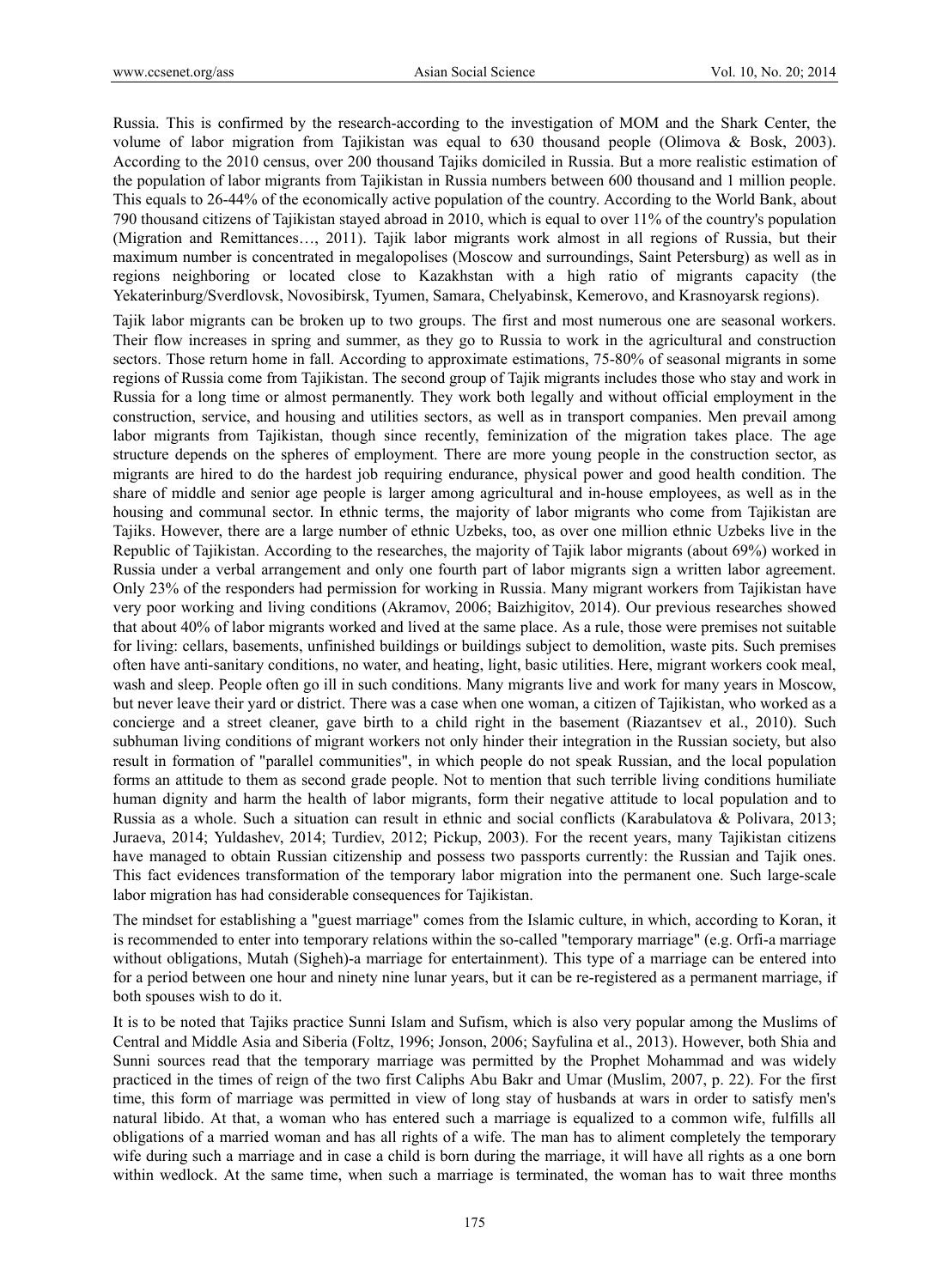before she is allowed to enter into a new marriage. During the temporary marriage, a woman is to be faithful to her husband. As we can see, such a form of a marriage becomes very popular among migrants, lets them satisfy their needs, and also closes the gap of the men's deficiency for Russian women, giving them the impression of normal family relations. This mutually conditioned process contributes to entrenchment of such forms of marriages that are not typical of Russia. Thus, we can state that this mindset for a temporary marriage spreads because of migrations.

Where socio-economic and political consequences of labor migration are studied rather thoroughly in scientific publications, its influence on family relations and sexual and matrimonial behavior of the Tajikistan population has not been studied to a sufficient extent (Kirghizstan asks ...; The data of the Federal Service of State Statistics).

Throughout the research, we noticed cases when labor migrants did not live permanently with their "new" wives, but visited them according to Ayats and Hadises. For example, a Muslim in a temporary marriage cannot avoid sexual relationship with the temporary wife longer than four months, at that; Sharia regulates sexual relationship in a permanent marriage not less than once in four days. A man shares his household with his temporary/"new" wife (she washes his clothes, cooks meal) and has sexual relations, which is prescribed by the Sharia laws. In some cases, these are Russian women from the local population, as Koran allows a Muslim to enter into sexual and marital relations with women of the Great Unified Book (the Bible), i.e. with Muslims, Christians, and Hebrews. Sometimes, such relations transform into closer forms of extramarital relationship and even a marriage. Very common phenomena at such relationships are birth of children, divorce with the previous wife, and a new official marriage. According to the Ja'fari jurisprudence, any temporary wife is a legitimate spouse of a man in Sharia; accordingly, she assumes the obligation to be faithful to her temporary husband during the whole period of the temporary marriage and during 'iddah (two menstrual cycles). However, if a woman being temporarily married commits adultery, the Sharia laws prescribe to punish her as a non-married one (similarly, things go for a man in temporary marriage). At the same time, a child born as a result of a temporary marriage, is legitimate and has equal rights with children born in a permanent marriage. This child has the right for full aliments by the father until he reaches the age, when he will be able to pay way. Despite the spreading phenomenon of a "guest marriage" among Tajik migrants, it has not become a widespread form of relations accepted by the whole Tajik society. It is explained by the fact that the Sunni Islam does not have an unambiguous attitude to the "temporary marriage"; it is rather forbidden than permitted (Muslim, 2007, p. 21).

## **2. Research Methodology**

The research included combination of quantitative and qualitative methods, including the statistical method, as well as quantitative sociological polls of migrants and their family members, as well as qualitative interviews of expert and migrants. The qualitative sociological poll was carried out in two countries (Russia and Tajikistan) based on two questionnaires similar by structure and coverage of the studied problems in 2012-2013. The poll was carried out in the Russian, Tajik, and Uzbek languages. The first questionnaire "Tajik migrants: the family and the reproductive health" contained 44 questions and targeted Tajikistan citizens (mainly men) who at the time of the poll were officially married or had extramarital relations and had a spouse residing in Tajikistan. 214 responders were interrogated in Moscow and the Moscow region. The sampling was representative by three attributes (the sex, the age, and the sphere of employment of the migrants in Russia) and was compiled based on the data of the Federal Migration Service of Russia by the socio-demographic structure and spheres of employment of the Tajikistan citizens who obtained permission for working in Russia in 2011. In order to ensure the representativeness, we used quota-based sampling by the economic sectors. The second questionnaire "A Tajik family and labor migration" included 50 questions and focused on the Tajikistan citizens (mainly women) who at the time of the poll domiciled in Tajikistan, were officially married or had extramarital relationship, or whose spouse had recently worked (during the year precedent to the poll) or was working at the time of the poll in Russia. Based on this questionnaire, 186 responders were interrogated in various regions of Tajikistan. We used random sampling, as there was no precise data on the socio-demographic structure of households, which had labor migrants, in Tajikistan. The sampling was random, the validity was provided for by selection of the responders in various types of settlements and by wide geography of the poll. For a more detailed analysis, the data of many questions were matched for the two groups of the responders, which allowed obtaining more impersonalized information with regard to the influence of the labor migration on the family relations in Tajikistan based on the opinion of the two parties: the labor migrants in Russia and their spouses (wives and husbands) who stayed in Tajikistan.

The qualitative sociological poll was represented by in-depth interviews with labor migrants who were selected in the course of a quantitative sociological poll based on the information on new relations and sexual partners in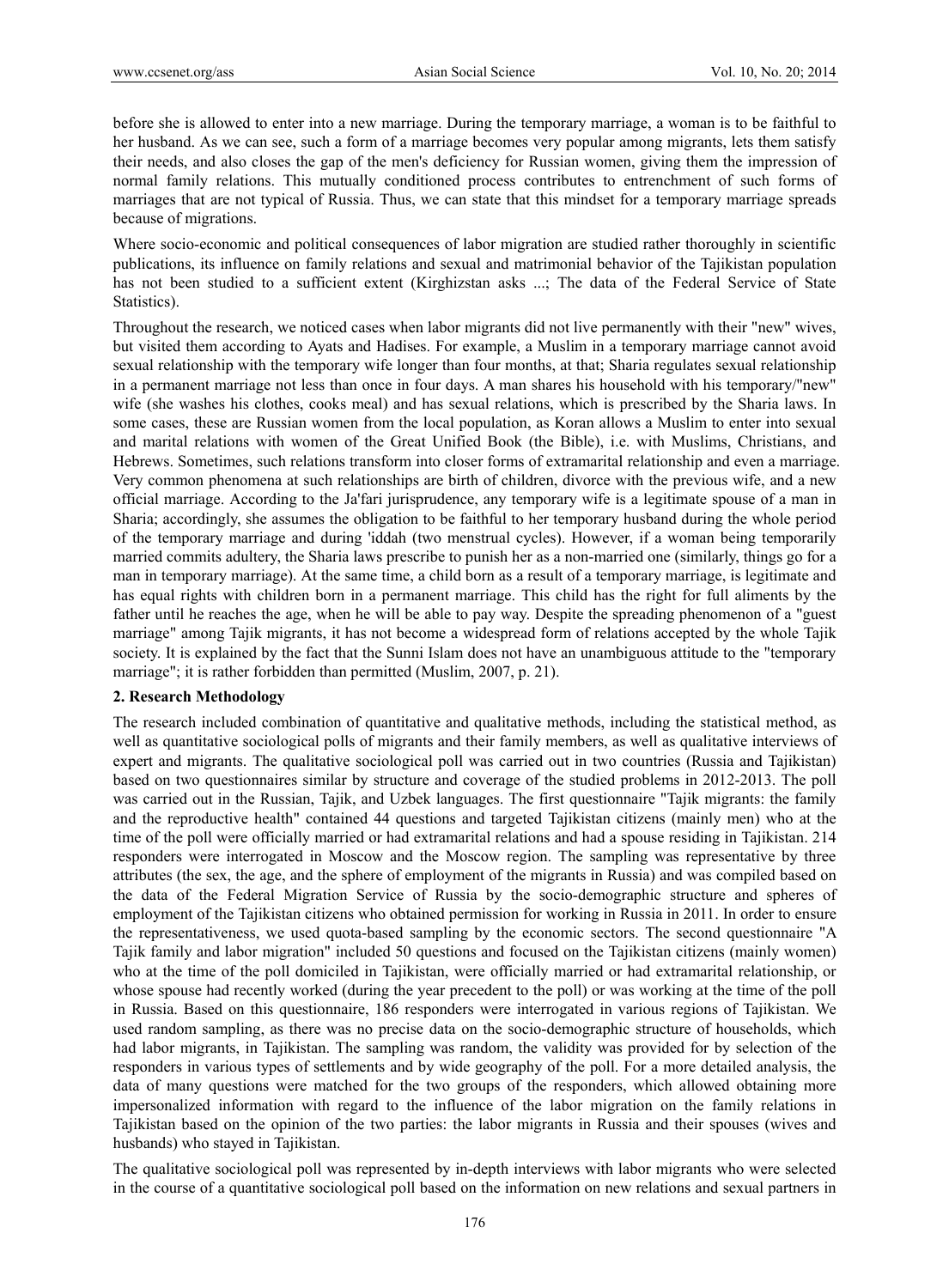Russia. Those responders were exposed to in-depth interviews targeting studying the phenomenon of the "parallel" or "guest" marriage. Totally, 25 men and women from Tajikistan working in Russia gave in-depth interviews. Also, 20 experts were interviewed, namely representatives of organizations dealing with labor migrants from Tajikistan (employees of non-governmental organizations, lawyers, trade union leaders, etc.).

The statistical method allowed matching the data of the official statistics of the countries sending and receiving Tajik labor migrants. In Tajikistan, the data are the results of accounting of citizens going abroad based on the migration accounting cards filled in by them. In the Russian Federation, the data include information on the number of permissions for work and patents issued to the citizens of Tajikistan as well as information on the socio-demographic structure of the migrants who have obtained permissible documents to work in Russia. Also, the statistical estimates of labor migration and money transfers of the labor migrants were involved, which are made by international organizations (the World Bank, the International Migration Organization).

#### **3. Research Results**

The research showed that, as a rule, labor migrants stayed away from their wives and families for a long time. Spouses came only to 10% of labor migrants while they were working in Russia, because it is rather expensive. Labor migrants go to Tajikistan from Russia only once a year. If they are seasonal workers, it usually takes place in winter when there is temporary recession in the agricultural and construction sectors.

The research detected transformation of the family relations, matrimonial mindsets, and sexual behavior of the labor migrants, which affected their families and were able to affect the demographic situation in Tajikistan in the future. First of all, it is the use of means of contraception. 9% of labor migrants in Russia and 21% of their partners in Tajikistan use them permanently. Besides, 40% of labor migrants and 24% of their partners in Tajikistan rather used than did not use means of contraception. This evidences awareness of labor migrants and members of their families in the sphere of sexual knowledge and sexual behavior. However, an interesting fact is that approximately half of the interrogated Tajik labor migrants in Russia had sexual relations with other partners other than their wives (husbands). At that, 13% of the responders had sexual contacts with other partners (other than their spouses) quite often! And just 52% of the responders did not have extramarital sexual contacts during their work in Russia. This is a revolutionary shift of sexual behavior of Tajiks, or at least of those who were involved in labor migration.

We can identify two ways of satisfaction of sexual needs of labor migrants. The first way is paid sexual services, i.e. using the services of prostitutes. The responders noticed that the practice is very popular when a call girl is invited for a group of workers in order to save money. In Moscow, this type of services is of high demand and is sometimes used by employers as an incentive for the workers. According to the poll, 35% of labor migrants had used this method of libido satisfaction. The second way is a "temporary wife", also known as a "guest marriage". This phenomenon is widely spread because of mass labor migration, is nevertheless based on the Sharia laws. Like at a permanent marriage procedure, a special marriage formula is read for legitimization of marital relations, and the difference of the formula from the formula of a permanent marriage is only specification of the marriage term. After the term of the temporary marriage expires, the man and the woman can extend it for any term and as many times as they wish. Besides, they can enter into a permanent marriage instead of a new temporary marriage. According to certain incompetent statements, a temporary marriage is legalized prostitution. However, such opinion is erroneous as there are the above-mentioned obligations of the woman (such as inadmissibility of adultery and the necessity of waiting for the expiration of 'iddah) and of the man (the child support). The overwhelming majority of Shia mujtahids forbid temporary marriage with prostitutes. As the Islamic laws permit temporary marriages and polygamy (it is allowed to marry 4 women, provided the man provides each of them with aliments and separate accommodation), new forms of marriage appear in the circumstances of Russia, which are brought from the Tajik Islamic reality.

Male labor migrants create parallel families or extramarital relations with Russian women or female migrants. Often, the former family slowly decays. A "guest marriage" is a relatively new socio-demographic phenomenon for Tajikistan, as the Sunni tradition does not unambiguously treat such temporary marriages, where the Shia tradition believes them definitely permitted. This admissible interpretation of the "temporary marriage" in Sharia literature has allowed its popularization among labor migrants. The contemporary scientific literature does not have a uniform approach to the issue of guest marriages. A "guest marriage" is understood by the majority of sociologists more as a state of necessity of a human, rather than a free choice (Bock, 2005). According to another definition, "guest marriages" are states when people keep strong stable relations (including the sexual ones), spend most time together, and have few differences from a married couple, except for the fact that they live apart from each other and do not register their relations officially. For example, before starting a "guest marriage",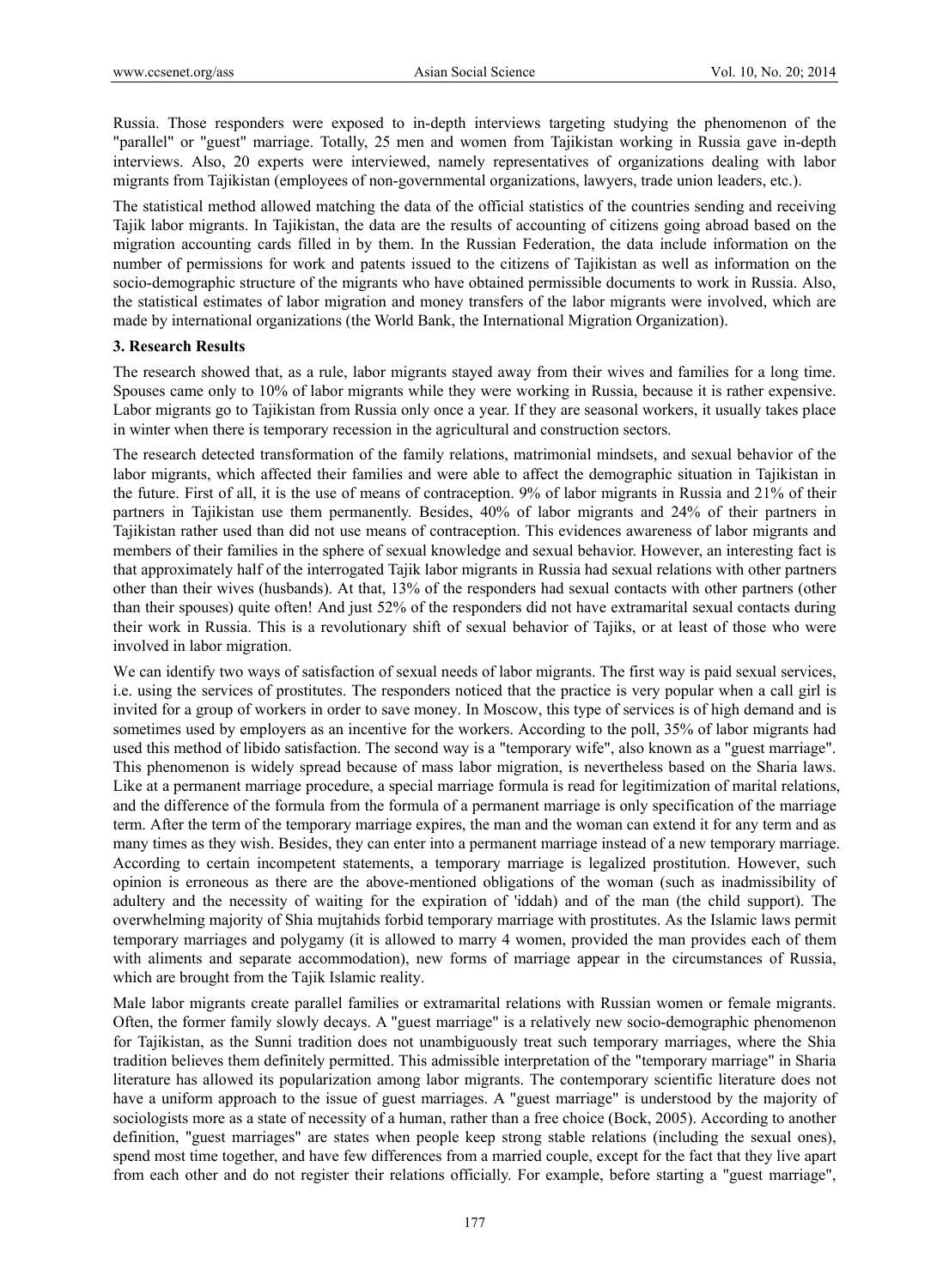many responders had lived in common (traditional) families. However, many researchers when mentioning a "guest marriage" emphasizes that the official registration of the spouses' relations is also possible, which is normal for the Muslim society governed by the Sharia law.

Two factors are the ground for "guest marriages" among labor migrants. Firstly, there are cases of polygamy in Tajikistan, when well-off men unofficially and actually have several wives, which is however contradictory to the official secular legislation, but permitted by the Islamic laws. The Tirmidhi's collection also contains Hadis about the position of Abdullah ibn Umar, the son of Umar ibn Al-Khattāb: "One man asked Abdullah ibn Umar about the temporary marriage during Hajj, and he answered: "It is allowed (halal)". Then, he was asked: "But your father forbade that". He said, "Do you think my father could forbid what the Prophet had done? Do I have to follow the words of my father or the words of the Prophet?" The man answered: "Of course, the words of the Prophet (Tirmidhi, 2010, p. 56). Koran interpreters are convinced that the prohibition for temporary marriage in some cases depended on the situation and was not permanent (for example, the Prophet Muhammad did not permit warriors enter into a temporary marriage during some key battles to prevent anything from interrupting the warriors from the war). Currently, polygamy in the Tajik society is a very popular phenomenon, it is accepted by the society and, thus, forms potential ground for change of the partner and a "guest marriage" during migration. Migration is just a stimulus for implementation of this potential.

Secondly, often in the circumstances of migration, the husband and the wife live separately even when both of them are in Russia. They have to live separately, as it is very expensive to rent an apartment in Moscow for a family couple; one has to pay between 25 and 40 thousand per month. And labor migrants often rent an apartment for 5-10 persons, which is much cheaper. This actually creates objective prerequisites for breach in relations between the spouses and forces them to look for a new partner. According to the Sharia law, absence of sexual relations between spouses for three and more months is a reason for divorce.

During the research, multiple cases were recorded, when Tajik labor migrants had a "temporary wife" in Russia. She is often treated as "temporary" only, as they try to keep parallel relations and socio-economic ties with their families and wives in Tajikistan. But in fact, such extramarital relationship is a form of adaptation of a labor migrant to the new socio-economic circumstances, which nonetheless are permitted by the Sharia law. Throughout the research, we noticed multiple cases, when labor migrants did not live permanently with their "new" wives, but visited them. This also points at the abidance by the Muslim standards of marital relations. It often happens that a Tajik man completely shares the whole household with the new wife (who is usually a Russian). These relations show a tendency of transforming into a common permanent marriage. Solid relations in a temporary marriage assure the Russian woman in her sexual partner to such an extent that she agrees to give birth to mutual children, consolidation of the relations in the family, which results in divorce with the former wife and entering into a new official marriage. Further, we provide several life stories of responders.

*Interview with migrant #1. Shakhlo, a citizen of Tajikistan, ethnic Tajik female, 47 years old, has stayed in Russia for 13 years. She works as a cook at a hot shop in Moscow. During the initial years, she stayed in Russia with her husband who worked in a construction company. They lived separately and met sometimes. After Anvar failed to succeed at work, he left for Dushanbe. Shakhlo has lived for 9 years without her husband in Moscow already, and she goes every year for one month to Tajikistan. Anvar earns very little, the money is not sufficient. In fact, Shakhlo maintains the family and supports her children. The spouses have three daughters. Besides, the woman pays out the family debt. Shakhlo has a man in Moscow, with whom she does not live but meets him sometimes and has sexual relations. Her husband Anvar accepts such a situation. Shakhlo has to tolerate her husband and condemnation by people, her relatives in order to save the family and not to divorce.* 

*Interview with migrant #2. Kirom, a citizen of Tajikistan, ethnic Tajik male, 50 years old, has stayed in Moscow for approximately 17 years, sells dry fruits. His wife and three children are in Tajikistan. Kirom comes home once a year for 2-3 months and works the rest of the year in Moscow. In fact, Kirom comes home as a guest. His wife got used to this situation long ago. Actually, Kirom "buys" "freedom" from family relations by sending money to his wife from Moscow. Kirom has sexual relations in Moscow with a woman from Uzbekistan. They were even wedded by a mullah there. They meet two-three times a month at the apartment that she rents or at other different places in Moscow. This is a typical "guest marriage".* 

*Interview with migrant #3. Khilol, a citizen of Tajikistan, an ethnic Tajik male, 57 years old, worked as a chemistry teacher at school. Now, he is in Moscow. During his 16-year stay in Russia, he has changed several professions and occupations: he has worked at a construction company, an advertising manager, and now works as a taxi driver. When he lived in Tajikistan, he had a business but went bankrupt, ran into a large debt. Now, he does not almost help his family. His wife works as a teacher and parents three children. Khilol has a woman in*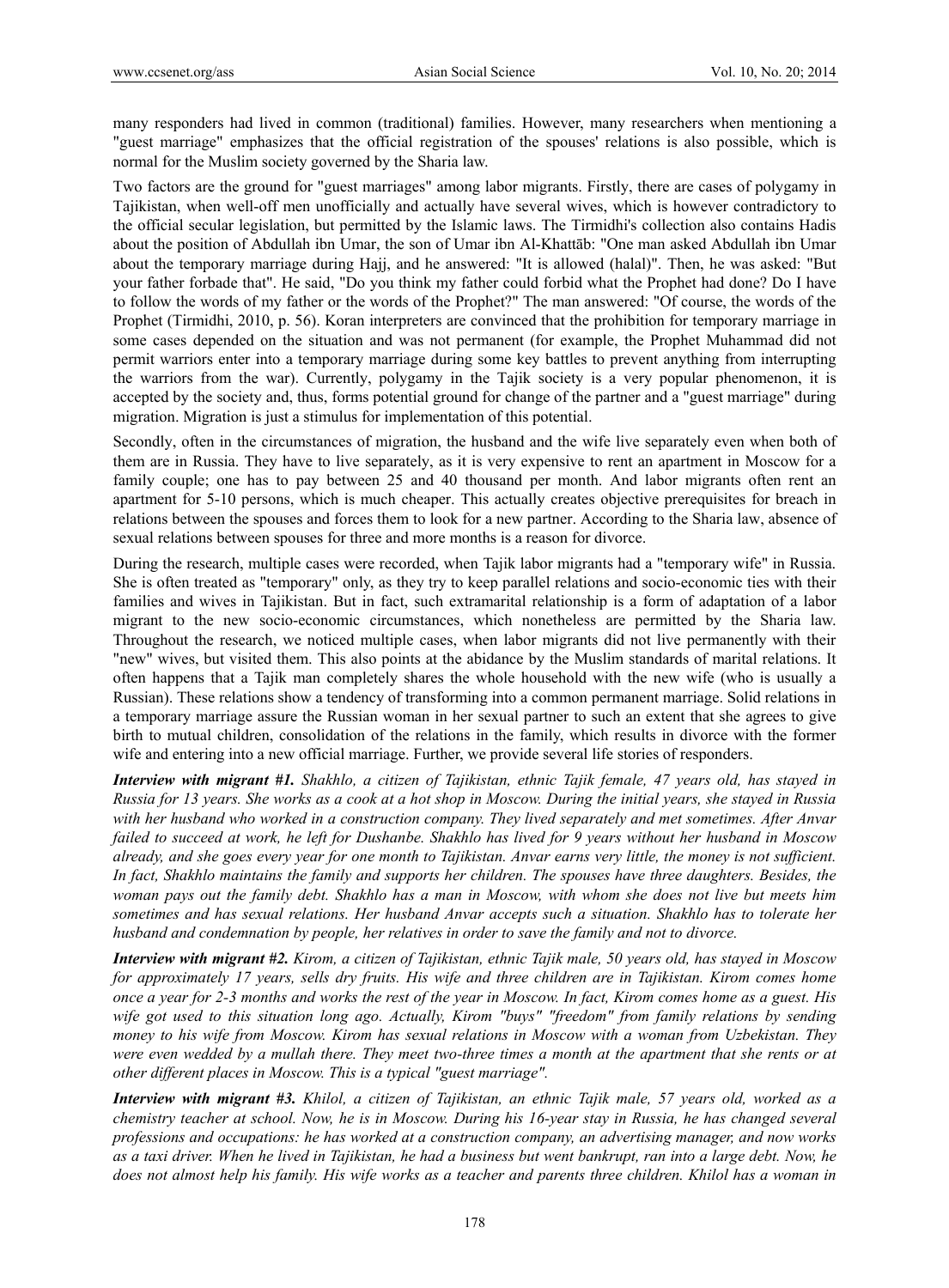*Moscow who he has been meeting for more than 5 years by now. He has sexual relations with the woman, but he does not intend to divorce his official wife in Tajikistan.* 

*Interview with migrant #4. Komila, a citizen of Tajikistan, an ethnic Tajik female, 47 years old. She has worked for approximately 9 years in Moscow, and now she sells vegetables and fruits. Once a year, she comes to Tajikistan for 1.5-2 months. Her husband Rustam works as a cook at Khujand, Tajikistan. His salary is only enough to buy food. They have four children; three sons are already married, as well as their daughter. Kamila earns much more than her husband does. In fact, the money she has earned allowed them to purchase a car, arrange the weddings of their children, pay for the apartment repair, etc. Kamila had a man in Moscow whom she met for several years. But they have parted.* 

At the same time, Tajikistan keeps its traditional mindsets for the need in solid family relations and giving birth to 3-5 children. Our research shows that labor migration seriously transforms the matrimonial behavior of the part of Tajiks who are involved in labor migration replacing it with freer sexual behavior.

The research has detected the destructive effect of labor migration on family relations in households, the representatives of which are involved in the migration. Particularly, 12% of responders in Tajikistan noticed that they suspected or assumed that their spouses have extramarital relations in Moscow. One fifth of them are strongly set to divorce in case of adultery. 60% of the families in case of long absence of one of the spouses faced misunderstanding and psychological problems in family relations. One in six families faced new diseases, which people associated with the absence of one of the spouses or his departure abroad for temporary work, and 9% of the families faced disease recurrence. 13% of the families faced more frequent conflicts and quarrels resulting from the long absence of a spouse. Approximately 3% of the responders named other problems that arose because of long absence of one of the spouses due to the reason of labor migration to Russia. In the course of the sociological poll, we identified key problems that the second spouse who stays in Tajikistan faces in the situation of labor migration of his/her spouse. Approximately half (more than 45%) of the responders said the main cause was the absence of psychological contact, care and moral support of the absent spouse. About 40% of partners in Tajikistan faced problems at parenting their children, and 32% of partners-at household management. Approximately 12% faced problems associated with the absence of regular sexual relations with their spouses who worked in Russia. Thus, we can state that the main factor of disruptiveness in relations of Tajik families is the moral and psychological circumstances, which destroy the traditional understanding of the role of spouses and the peculiarities of families operation.

## **4. Discussion of the Problem**

The data related to the state of health of labor migrants are not full, rather patchy, and are not published on a regular basis. However, the research shows that the problem is the state of health of the labor migrants and their ownership of medical insurance and access to medical services. Labor migrants have been included in the risk group in terms of proliferation of multiple infectious diseases, including diseases of the reproductive system and sexual diseases (Yoo, 2011; How to arrange and protect labor migrants in agriculture and related sectors, 2014; Olimova & Bosk, 2003; Turdiev, 2013).

The control of the state of health of labor migrants at employment has not been mandatory for all categories of migrants. For example, when obtaining work permission, migrants were required to pass medical examination, but for those who were obtaining a patent for working for an individual it were not necessary. Further, the control over the state of migrants' health becomes weaker, employers do not provide them with medical insurance, and migrants do not pass annual medical examination. According to previous researches, despite the fact that 89% of migrants in the housing and utilities sector passed medical examination at employment, less than 1% of the migrant workers in Russia had medical insurance arranged by the employer (Ryazantsev, 2010). Only since 2014, purchasing medical insurance for those obtaining patents for working in Russia has become mandatory. Still, it is hard to say whether this will improve the situation with migrants' health in the circumstances of absence of a well-arranged system of medical services for migrants. Besides, employers are not interested in medical insurance of their employees and reinforcement of their health.

*Interview with expert #1. A representative of the Medical Center of the Kirghiz expatriate community. Here, no one asks for a medical document when obtaining a patent. When one purchases a work permit, one of the requirements is to provide a medical certificate. You know well that any individual employer can see if a person is ill or suffers some disease, especially if the person lives in the same house or apartment. It can be revealed very quickly.* 

*Interview with expert #2. A coordinator of the project "Protection of Rights of Labor Migrants" of the Civil Assistance Committee. Migrants do not pass medical examination. This is negligence. An individual for whom a*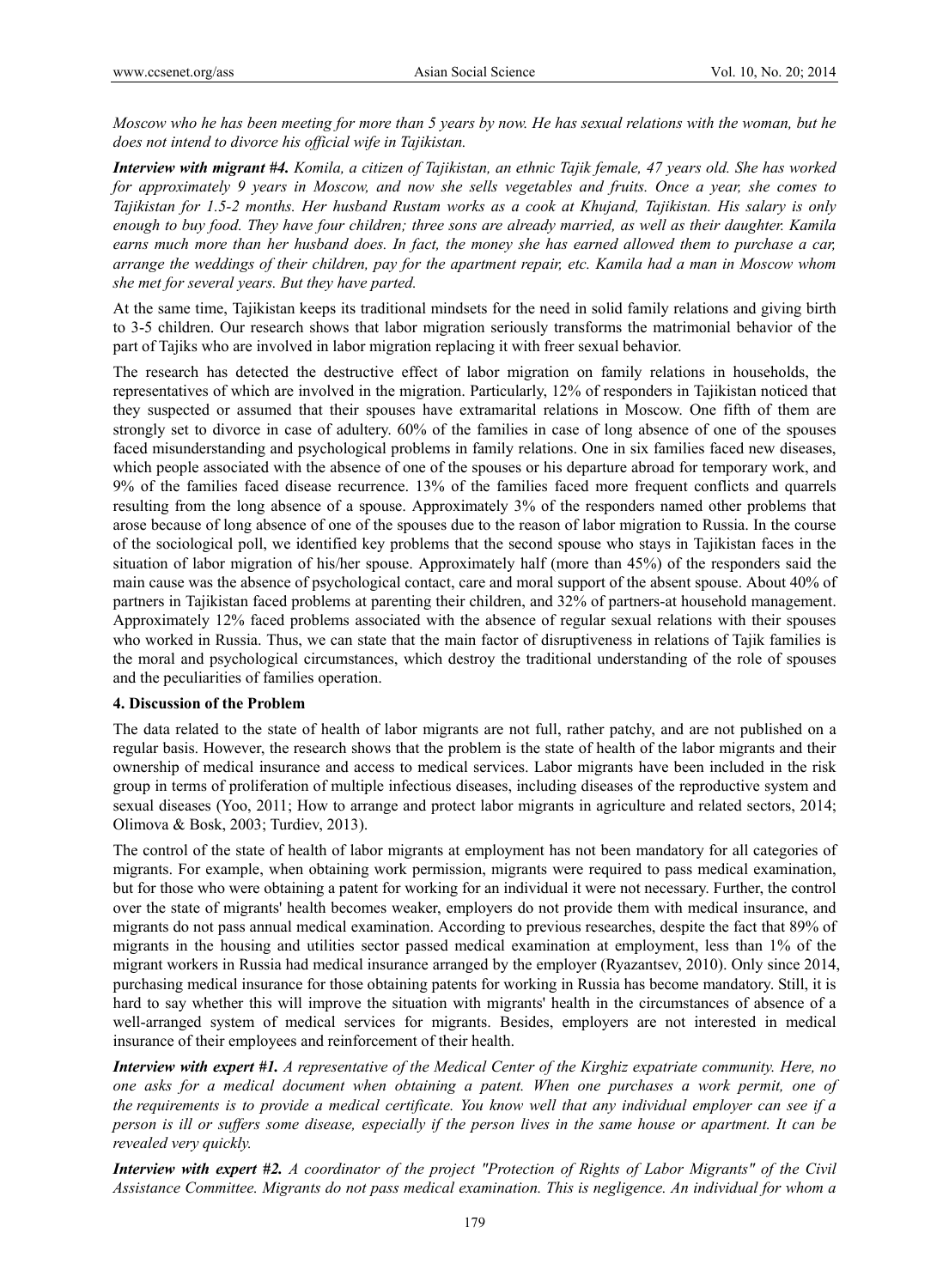*migrant works is assumed to control and assist in medical services. But it is a mere nonentity. I will hardly ask a bricklayer whom I invite for tiling my kitchen whether he has medical certificates or insurance. It turns out that these migrants are not at all related to the medical sphere.* 

*Interview with expert #3. An independent lawyer. Those who work under patents and work permissions do not pass medical examination. They buy fake certificates. Medical examination must not even be passed in Russia, because even if it is passed... I am a labor migrant myself; I have passed this examination multiple times. Do you know how a drug therapist checks whether one is a drug addict or not? They just ask, "Do you drink alcohol? Do you smoke? Show your elbows!" What a raving nonsense it is! Medical examination is not related to migrants. And what is done does not have anything in common with medical examinations.* 

*Interview with expert #4. A lawyer at the ANA Company. Migrants pass medical examination very rarely. Usually, it is arranged by intermediates. And when a patent is issued, the migrant does not require any medical insurance.* 

In the circumstances of absence of medical insurance, migrants have to practice self-treatment, look for medical acquaintances, go to pay hospitals. The issues of medical servicing of migrants can be admitted a total failure of the Russian migration legislation. Further, we provide several examples from interviews.

*Interview with expert #5. A representative of a migrants' trade union. Currently, labor migrants are not required to pass medical examination. But each employer can ask a migrant to pass medical examination in order to understand his health state. I think it is one of the deficiencies of the patent system. For example, if today migrants come to Russia, they have to obtain medical insurance policy by themselves. Therefore, labor migrants are not protected currently, as they can only go to private pay hospitals and pay certain amount of money.* 

*Interview with expert #6. A coordinator of the project "Protection of Rights of Labor Migrants" of the Civil Assistance Committee. They do not do anything. Migrants do not go to doctor. When they are very sick and come to us, we immediately call for an ambulance. Some of them even don't know how to call for an ambulance using a mobile phone. Some of them think they have no right for an ambulance. It is hardly related to the patent, it is related to the overall poor literacy of people. They either treat themselves or neglect any treatment. And when they come to clinics, they are told everything what people think of them. Same story with work permissions.* 

*Interview with expert #7. An independent lawyer. Migrants either go to their doctors, or call me and I direct them to my doctors. Also, they call any organizations that provide more or less help to migrants, which direct them to their doctors. Unfortunately, there is no other way. In case of emergency, I can call for an ambulance and force them to admit a person to hospital. But it is the best I can do.* 

*Interview with expert #8. Deputy Head for General Issues of the International Migration Center. Migrants do not pass medical examination. Migrants visit pay doctors. The Center of Kirghiz Migration has established a hospital for migrants. They can go there.* 

Women suffer from these issues most. Services for pregnant female labor migrants in Russia remain a big problem. This issue has become urgent because of refusal of the Ministry of Public Health and Social Development of Russia to render services to foreign citizens at Russian medical institutions. At the same time, we believe that ensuring medical services for pregnant female migrants would positively influence on the demographic situation in Russia, as children born in Russia could immediately become citizens of Russia by the "right of land".

*Interview with expert #9. A lawyer at the ANA Company. People visit pay clinics. Because since 2010 or 2009, the Ministry of healthcare refused to help migrants. Even pregnant women. Before, they had assigned pregnant female foreigners. They passed medical examination at polyclinics. And also delivered at hospitals. Now, this practice is gone. If a foreigner wants to pass examination and deliver, it means she needs to go to a pay clinic. Absolutely everything is commercial.* 

A specific problem of Russia is exploitation of female migrants from Central Asia countries, including Tajikistan. According to official statistics of the Federal Migration Service of Russia, the share of women among foreign citizens who had effective work permission in 2011 equaled to 14%. The largest share of female migrants (about 18%) includes the 30-39 year-old age group. It needs to be noted that lately, the share of women in the flow of labor migrants from the Central Asia countries to Russia has been increasing. Women's labor is very popular in the retail and services and agricultural sector's and in households. The peculiar feature of labor exploitation of female migrants is that it is often combined with sexual abuse and violence. Women can be enslaved, exposed to sexual harassment and sexual discrimination. Women face greater difficulties at finding a job. They also more often go to a compatriot who has worked here for a longer period. But women also more often get into slavery,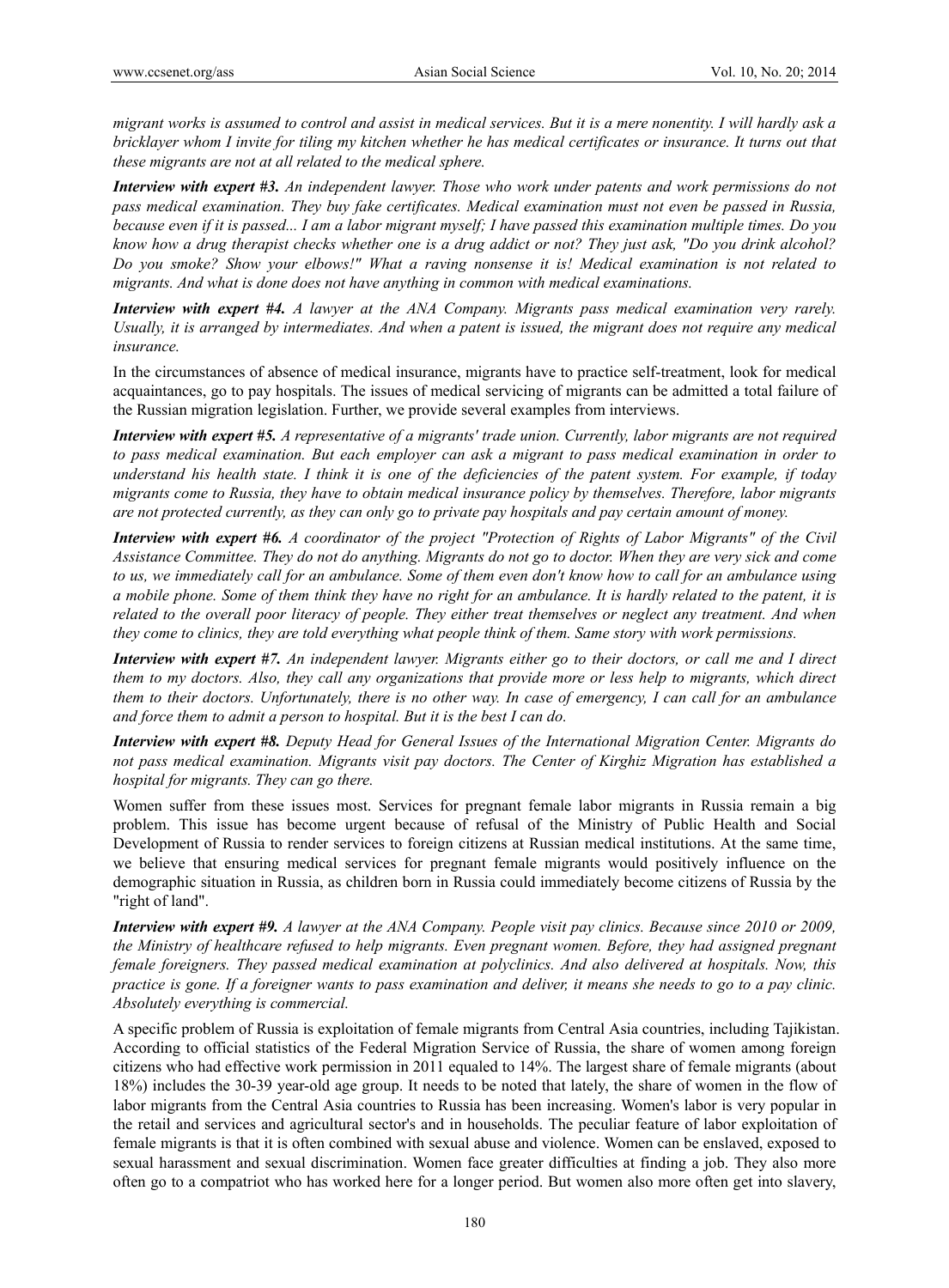sexual slavery, and are exploited. It is not infrequent that they get pregnant, and such women cannot get another job.

*Interview with expert #10. A project coordinator at an NGO. Women face greater difficulties at finding a job. They also more often go to a compatriot who has worked here for a longer period. But women also more often get into slavery, sexual slavery, and are exploited. It is not infrequent that they get pregnant. They cannot work if they have a child. Because of the child, they cannot work and fail to provide for themselves and the child. Our committee helps such women to return home, where they have parents, not to let them die of hunger here in Russia. For such women, the door to work is closed.* 

*Interview with expert #11. Deputy Head of a migration center I cannot ignore the problem of human trafficking. We have many complaints when some bad people bring migrants from Central Asia and sell them. Two months ago, I had a call from relatives of a woman, Akhmedova Sh.B. Her brother said that his sister died in the Chekhov district. On the same day, I invited the Mir TV Company and went to the Chekhov district. We visited the morgue and hospitals and studied the issue. We spoke to all doctors and shot the whole process with a hidden camera. We tried to find out who gave the referral and sent her to the hospital. She did not even have documents and did not know the Russian language. When she came, she was promised a 1,000-dollar salary and was invited to work. It turned out that she was sold to an accommodation house. With the help of law-enforcement agencies, we found a woman who brought her by deceit and sold her to the accommodation house. And this 25-year-old girl died. I can even give you the CD, which we shot in the Chekhov district.* 

The results of the sociological poll evidence that 9% of Tajik labor migrants in Russia have suffered venereal diseases during the past three years, and the members of their families in Tajikistan-in more than 11% of cases. According to the results of the poll of labor migrants in Russia, 38% of them have visited a doctor with problems of reproductive health lately. And appeal ability of the spouses in Tajikistan was lower and equaled to 23% of the responders. This fact evidences that the problems of the reproductive health are an urgent issue for Tajik labor migrants. It is obvious that the diseases recrudesce due to the change of their sexual behavior.

Thus, the state of health and the issues of medical examination are important for labor migrants who come to another climate and social conditions; they can even be unaware of the diseases they suffer. At the same time, their organisms can differently respond to the new living conditions. Therefore, medical examination of migrants working in Russia must be a necessary element of the system of registration and utilization of expatriate workforce. All the above-listed trends result in the loss of health and reproductive health by the labor migrants from Tajikistan who work in Russia. This can have negative consequences in terms of increase in morbidity and mortality, decrease in the birth rate in Tajikistan itself in the long view.

## **5. Conclusion**

The fulfilled research documents precisely the tendency of considerable transformation of matrimonial mindset, family relations, and sexual behavior in Tajikistan under the influence of intensive labor migration. We can identify several factors of this transformation. Firstly, it is the scale of labor migration. It is large and affects almost every family in Tajikistan. Secondly, it is the socio-demographic structure of labor migrants, among whom the majority is people of employable and reproductive age. Those mostly are men of young and middle age. In the circumstances of the conventional Tajik society, people normally marry very early (when they are 17-20 years old). In the situation when the social basis of labor migration is considerably expanding (young people become actively involved), many people postpone marriage, which results in the increase of the average marriage age in Tajikistan. Consequently, the birth rate in the country descends. Thirdly, labor migration, in its function as a social phenomenon, drastically changes the mentality of involved people, many of whom after having gained the experience of labor migration to Russia change their understanding of family relations and marriage. Many responders assimilate the Russian way of living, postpone marriage and birth of children, and take the change of sexual partners and divorce easier. Fourthly, long living apart together, which is caused by labor migration, often results in destruction of family relations and disruption of families in Tajikistan. Nearly 28% of the responders in Tajikistan are sure that disruption of a family is impossible and approximately 23% of the responders believe (Olimova & Bosk, 2003, p. 118), however, the same percentage (namely, 26%) of the responders believes that the disruption is possible. This is a very alarming and, what is more important, large-scale tendency-one in four responders is worried that the family can disrupt. Only one fifth part of partners in Tajikistan have never thought of this, and 23% of them believe that strength of relations is affected not so much by the distance or separation, as by other factors (relations between the spouses, the parents' experience, financial welfare, etc.). To some extent, the resultant index of the labor migration-related divorce factors' effect can be considered the replies of two groups of responders to the question about discussion of the breach in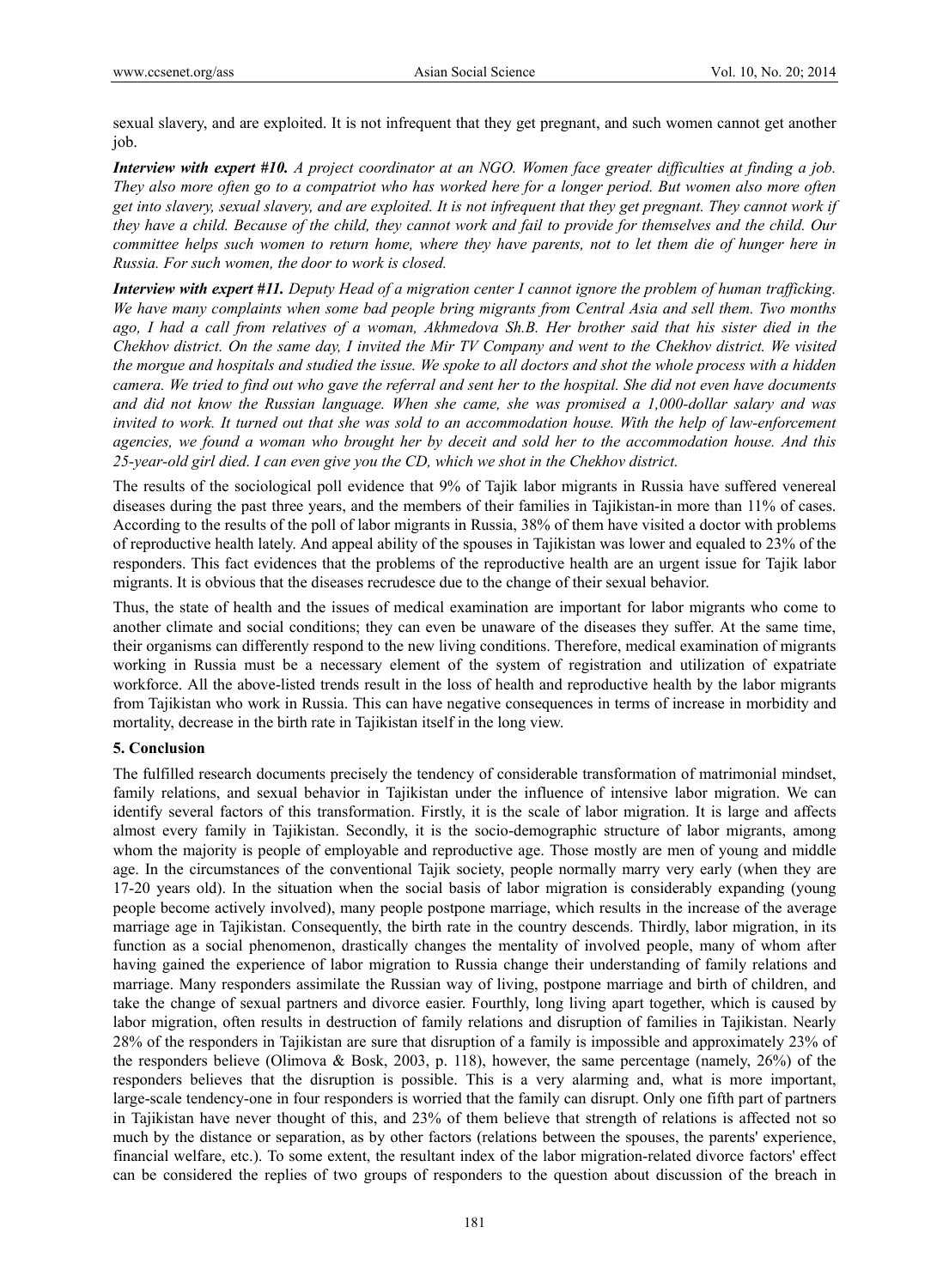relations between spouses. One third part of labor migrants in Russia confirms that sometimes, such talks have taken place in their families, and in Tajikistan, it is confirmed by one in four wives (husbands). These problems have often occurred with 5% of labor migrants polled in Russia and 4% of their spouses in Tajikistan. Fifthly, labor migration provides a person who is involved in it with certain financial independence, which together with other factors often estranges him (her) from the models of the traditional family existing in Tajikistan.

To conclude with, we would like to express our gratitude to the Russian Foundation of Fundamental Research, which supported this project (grant # 12-06-00245-a). This work was funded by this subsidy allocated to Kazan Federal University for the state assignment in the sphere of the scientific activities.

#### **References**

- Akramov, F. S. (2006). Demographic situation and labor migration from Tajikistan to Russia. The practice of attraction and utilization of expatriate workforce in Russia: Tendencies, mechanisms, technology. *In the Proceedings of the 2006 Scientific and Practical Conference* (pp. 128-136). Moscow.
- Analysis of Institutional and Legal Frameworks and Overview of Cooperation Patterns in the Field of Counter-Trafficking in Eastern Europe and Central Asia: Research Report. (2003). IOM, Vienna.
- Baizhigitov, N. (2013). *Labor migration*. Retrieved May 21, 2014, from http://rus.kg/news/policy/8923-pyatproblem-kyrgyzsko-kazahskih-otnosheniy.html
- Data of the Central Bank of the Russian Federation. (n. d.). Retrieved May 12, 2014, from http://cbr.ru

Data of the Federal State Statistics Service. (n. d.). Retrieved May 21, 2014, from http://www.gks.ru

- Export of workforce from Uzbekistan. (2003). In Z. A. Zaychonkovskaya (Ed.), *In the Labor migration in the CIS: The Social and economic effects* (pp. 87-116). Moscow: International Organization for Migration.
- Foltz, R. (1996). The Tajiks of Uzbekistan. *Central Asian Survey, 15*(2), 213-216. http://dx.doi.org/10.1080/0263 4939608400946
- How to organize and protect labor migrants in agriculture and related sectors. (2008). *Geneva: The International Union of Employees of Food and Tobacco Industries, Agriculture, Public Catering, and Related Industries.* Retrieved May 27, 2014, from http://www.fpkk.ru/text/migrantsbook.pdf
- Jonson, L. (2006). In I. B. Tauris (Ed.), *Tajikistan in the New Central Asia* (p. 108).
- Juraeva, G. (2011). *Tajiks in Russia*. Retrieved May 21, 2014, from http://russ.ru/Mirovaya-povestka/ Tadzhiki-v-Rossii
- Karabulatova, I. S., & Polivara, Z. V. (2013). Turkic and Slavs: Bi-polylinguism in globalization and migrations (on an example of Tumen region). *Middle-East Journal of Scientific Research, 17*(6), 832-836.
- Kirghizstan asks for help in migration, invites Russia to Osh and the economy. (n. d.). Retrieved May 21, 2014, from http://www.migracia.ru
- Labor and employment in Russia. (2011). *Statistical Collection* (p. 567). Moscow: Rosstat.
- Migration trends in Eastern Europe and Central Asia: 2001-2002 Review (pp. 118-132). (2002). Geneva: IOM.
- Monitoring of legal expatriate labor migration in the 2007-2008 period (pp. 144-256). (2009). Moscow: The Federal Migration Service.
- Muslim, S. (2007). *Riyadh: Maktaba Dar-us-Salam, 4*, 1405. Al-Lmam Muslim.
- Olimova, S., & Bosk, I. (2003). *Labor migration from Tajikistan* (p. 248). Dushanbe: MOM.
- Pickup, F. (2003). *The Impact of Transition and the Afghanistan Crisis on Employment and Decent Work Concerns in Kyrgyzstan, Tajikistan and Uzbekistan* (Vol. 13, pp. 66-74). WP, Geneva, ILO.
- Ryazantsev, S. V. (2007). *Labor migration in the CIS and Baltic countries: Tendencies, consequences, regulation*  (p. 382). Moscow: Formula Prava.
- Ryazantsev, S. V. (2010). Workers from the Central Asia countries in the housing and public utilities sector of Moscow (work report). *Work report (MOT): The Sub-regional Bureau for the countries of Eastern Europe and Central Asia.* Moscow: MOT. Retrieved April 6, 2014, from http://www.ilo.org/public/russian/region/ eurpro/moscow/projects/migration.htm
- Sayfulina, F. S., Karabulatova, I. S., Yusupov, F. Y., & Gumerov, I. G. (2013). Contemporary issues of textual analysis of Turkic-Tatar literary monuments of Western Siberia. *World Applied Sciences Journal, 27*, 492-496.